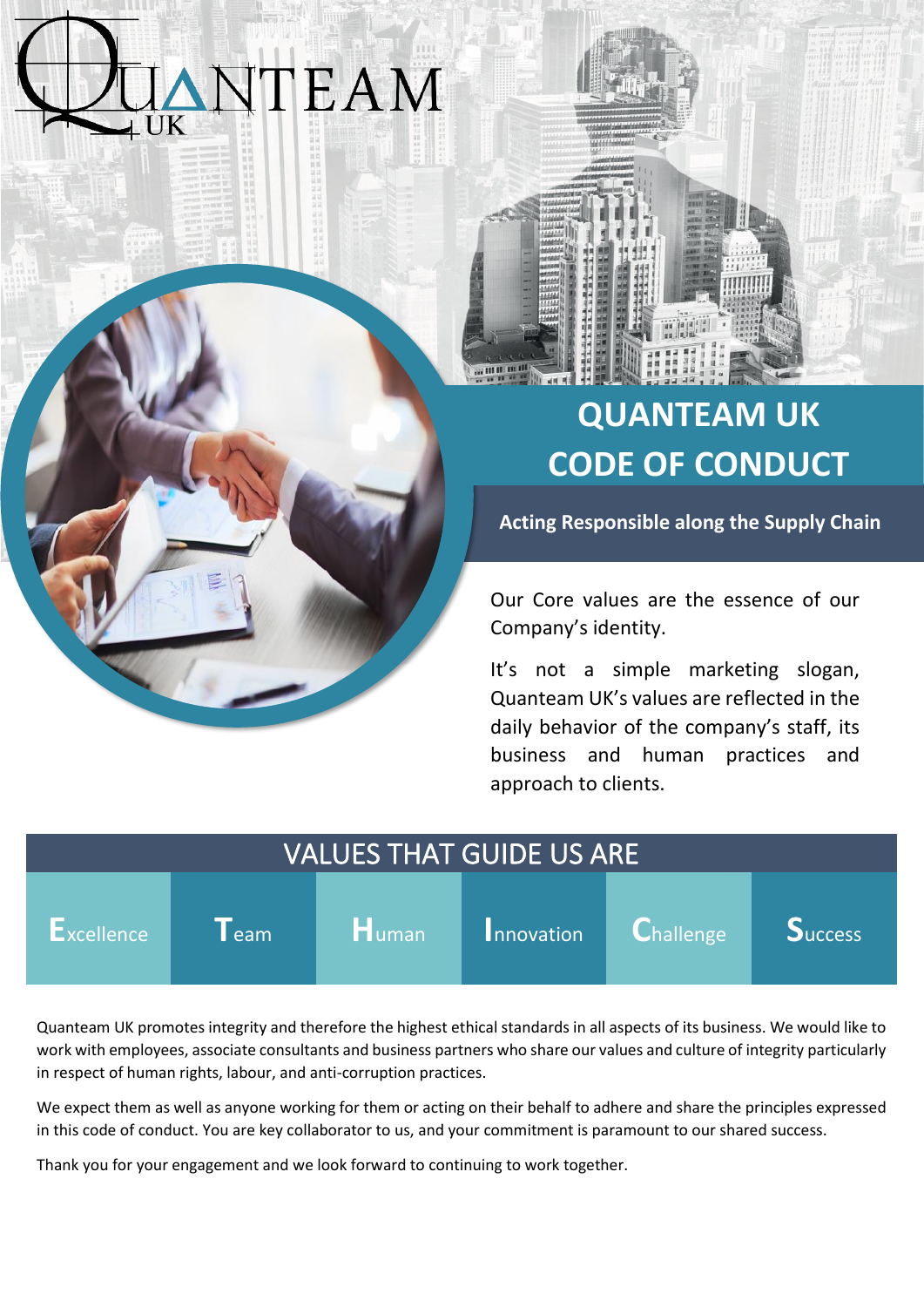## Introduction

In alignment with our business model and as a part of our ongoing sustainability efforts we have developed this Code of conduct to ensure that all of our Employees, Associate Consultants, business partners (including Umbrella companies, Vendors, or any third party suppliers) meet our basic expectations of doing business related to legal requirements, ethical practices, and human rights. These standards are based on well-respected and recognized international standards, including the International Labour Organization, United Nations Universal Declaration of Human Rights, and industry best practices.

Quanteam UK is committed to those values and principles and we always seek to develop and strengthen relationships based on a shared commitment of transparency, collaboration and mutual respect.

We do recognize that our suppliers and business partners are independent businesses and the exclusive employers of their workers. However, our Code of Conduct is affecting not only our reputation but the level of trust we have established with all our stakeholders. Hence, and even if some of our partners are operating in different countries, cultures, and legal environments we are expecting them to comply with this code and hope they will strive to exceed these standards.

For the purpose of this Code of Conduct, Employees means Quanteam UK's employees, Associate Consultants means Personnel supplied by our Partners which includes umbrella companies and Limited Companies we work with. Suppliers will include any Quanteam UK's Suppliers, vendors, third party service providers including staff and any sub-contractor or sub-supplier they may have.

This code sets out the key social, and ethical values that we want you to abide by.

The code defines the non-negotiable minimum standards that we ask you to respect and adhere to. Compliance with the standards is a mandatory requirement when starting a relationship with Quanteam UK and at any time after. Non-compliance with this code may result in termination of our relationship.

### **Ethics**

#### 1. Business Integrity

Our success or our failure in the industry is grounded in the quality of our services and the perception that our Services provide value to our clients. This value is created collectively with our employees, Associate Consultants, Partners, and Suppliers and therefore we must act collectively and adhere to the same principles.

Doing the right thing all the time is a core part of our culture. We have a zero-tolerance policy for anyone found in breach of the below principles:

• Anti-Bribery & Fighting Corruption

Corruption destroys trust, which is the basis of the economy and community life. Corrupt and bribery practices and the resulting court cases and scandals cause considerable damages to the reputation of the companies and individuals involved. More specifically, we are requiring you:

- Not to offer or make any bribe, unusual or unauthorized payment or inducement of any kind to anyone during business dealings
- Not to use Quanteam UK funds or assets for any unlawful or unethical purpose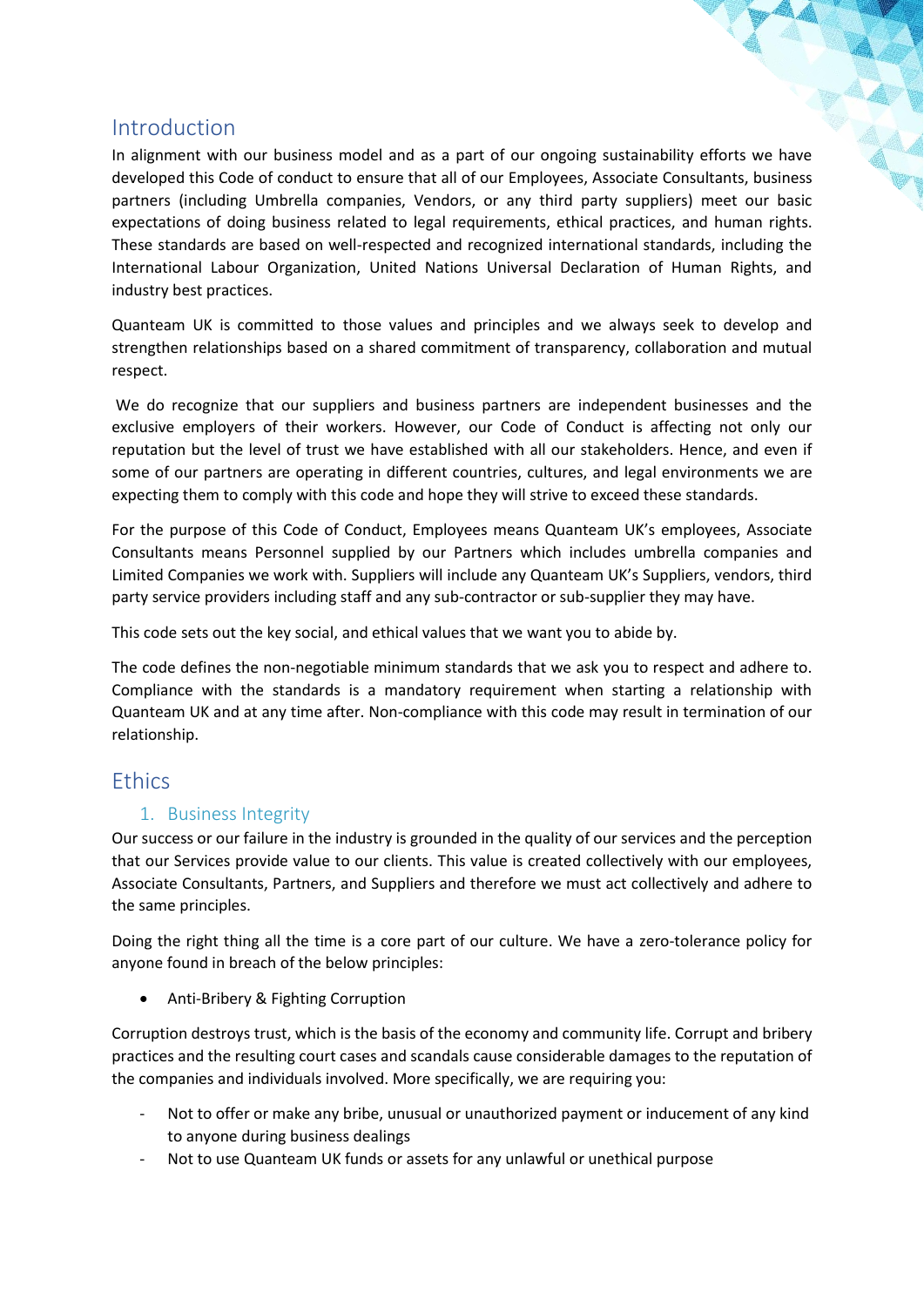- To reject all solicitations and do not make any proposals that could be construed as attempts at bribery
- Gifting

Quanteam UK has a no-gift policy. Gift offered by Vendors, suppliers, customers, potential employees or vendors and suppliers to an employee will not be accepted. This rule is intended to prevent employees from making decisions based on criteria other than performance, quality and competitiveness.

Independent Businesses we work with may have a gift policy in place. Gifts must not be offered or accepted in exchange of any favor and must be reasonable. You are required to always practice equal treatment and adopt an unbiased professionalism.

• Rejecting fraud

Fraud is when you deliberately deceive people to secure unfair or unlawful gain or to avoid fulfilling a legal obligation. Fraudulent practices cannot be justified however we recognize that everyone has the right to make a mistake as long as not deliberate. Therefore, we always encourage you to communicate with us as soon as a doubtful situation arises. We are committed to investigate, correct the situation if it was not intended and find a solution together.

• Conflict of Interest

We are expected to ensure that our employees or any individual working on our behalf are acting freely and with their own independent judgement and in accordance with our general principle's guidelines. To prevent a conflict of interest situation, we always request our employees and Associate Consultants to declare any outside of business interests they may have to assess and mitigate the risk of these interests to have an impact on Quanteam UK or its clients.

As Partners or Suppliers, you should have similar procedures in place to prevent such situation to arise.

2. Good faith

Adopting an honest behavior and communicate clearly create trust. "Do what we say and say what we do" is how we like to make business. We always prefer to have written commitment rather than oral communication or "gentleman's agreements". Having a written commitment is proof of integrity and determination to fulfill our obligations and commitment in a good faith.

Employees, Associate Consultants, Partners and Suppliers are requested to always act in a good faith and fulfill their obligations.

#### 3. Intellectual Property

Quanteam UK respects the intellectual property rights of others and expects you to respect its intellectual property right. Any Transfer, use, downloading, copying or reproduction of our technology, patents, images, audio or any copyrighted information without prior consent is prohibited and subject to contract termination and legal procedures.

We are committed to protect intellectual property by physical means such as passwords for encrypting electronic data, locked storerooms for paper documents, careful processing of emails and paper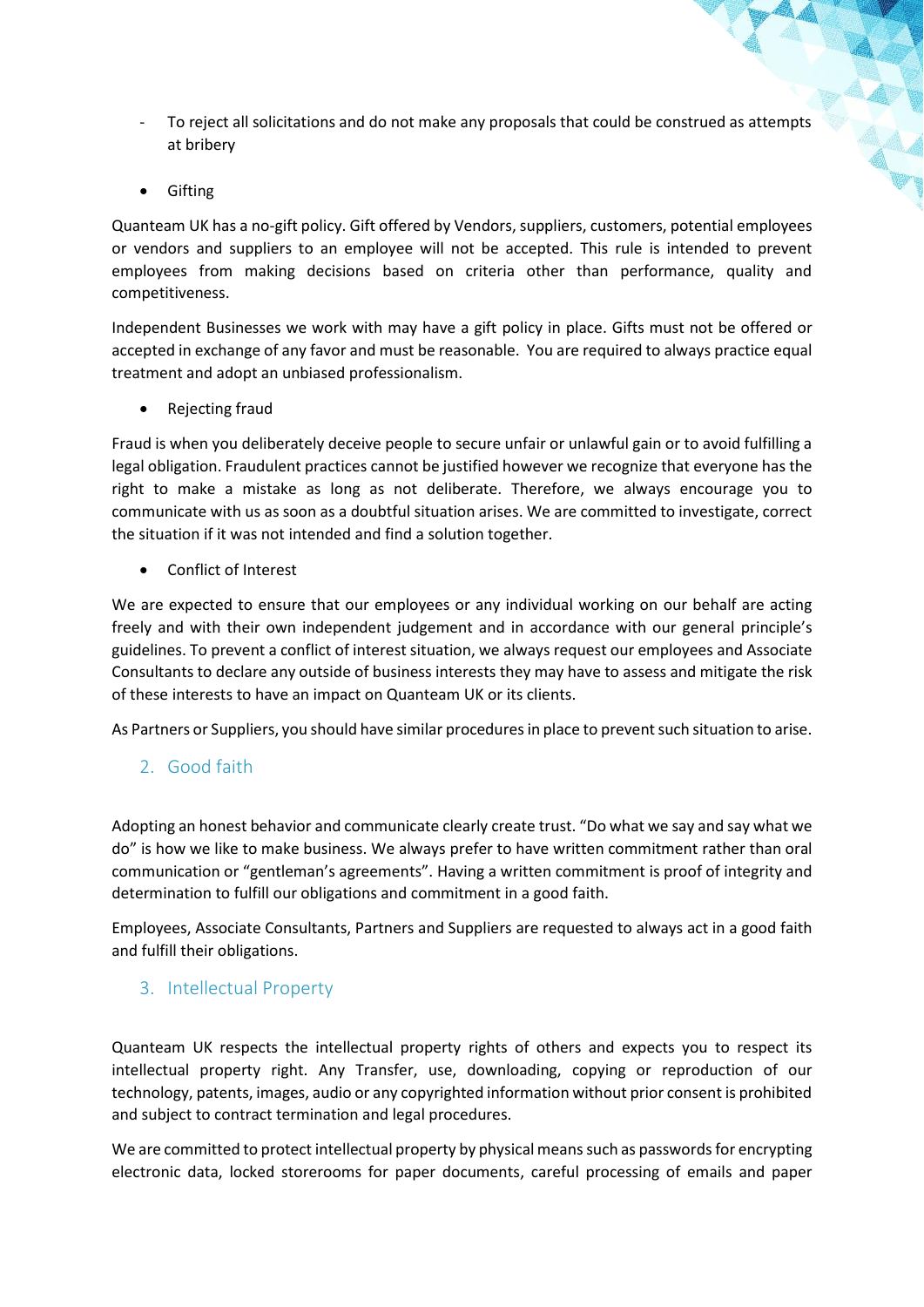correspondences in compliance with relevant laws. You must ensure you are respecting Intellectual Property Rights and Relevant Laws all the time.

#### 4. Data privacy

All data and information created, stored and provided by Quanteam UK is strictly confidential. Employees and Associate Consultants are required to protect this information from unauthorized disclosure, safeguarding it from improper destruction or alteration. Each Employees and Associate Consultant accepts that its obligation of confidentiality does not have a time limitation and shall continue even if the relationship is ended.

Quanteam UK is committed to safeguarding the privacy of individuals we work with. This can include Customers, Suppliers, Business Contacts, Employees, Associate Consultants, and other people the organization has a relationship with or may need to contact. We have a data policy in place which summarizes what type of data we are processing and the reasons for processing. This policy is made available to anyone upon request. We do not hold any unnecessary data. We also have a data breach policy with strict procedures to report any suspected breach.

Partners and Suppliers are expected to respect the privacy rights of the individuals whenever Quanteam UK or Partners and Suppliers gather private information or implements worker monitoring practices.

You should also have a documented Data policy in place and make it available to all worker. This policy should give individual the ability to exercise their rights at any time.

#### 5. Whistleblowing and protection of identity.

We expect you to raise any concerns about our business conduct, or a potential breach of this Code of conduct. More generally, we encourage everyone to report issues of concern that may threaten Quanteam UK finances, operations or reputation. This also includes violations of any of our ethical commitments as regards to Human and labor rights, Equality and Diversity, Health and safety, business ethics… Example of concern:

- Suspicion of fraud, corruption, and accounting offenses
- Error reporting or manipulation of information
- Harassment or bullying, discrimination and racism
- Poor working conditions
- Labor rights

Concerns can be raised through our whistleblowing channels as set out below:

- Website[: https://www.quanteam.co.uk/whitleblower-channel](https://www.quanteam.co.uk/whitleblower-channel)
- Email: [Whistleblowerchannel@quanteam.co.uk](mailto:Whistleblowerchannel@quanteam.co.uk)

Please include as must relevant information as possible.

Information we receive from Whistleblowing channel will be fully and objectively investigated, regardless of whether it has been received anonymously or not. All documentation will be kept confidential to the extent permitted by law.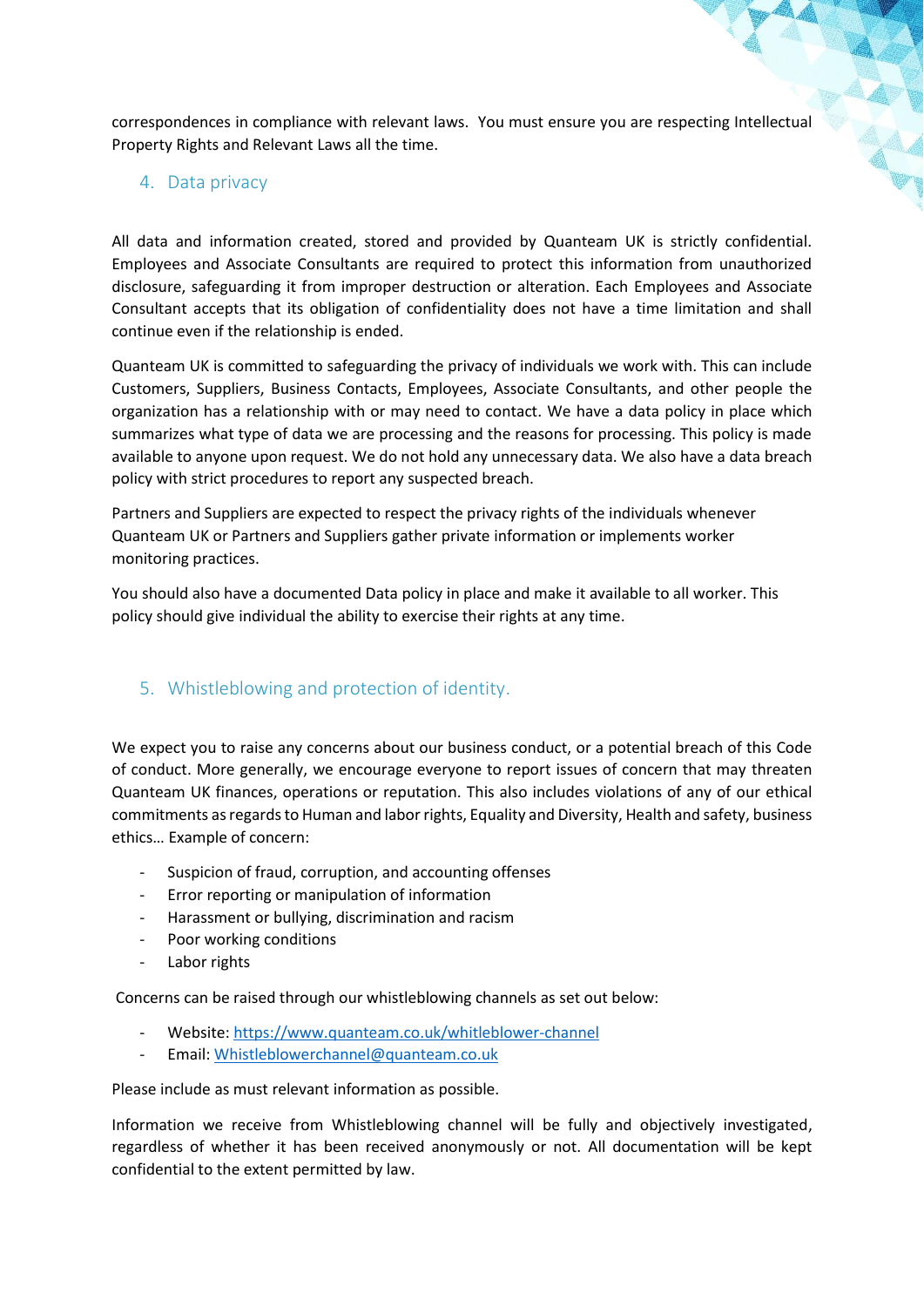You are expected to provide reasonable cooperation with any verification activity linked to this Code of conduct and during reported concern investigation.

Quanteam UK will make sure whistleblower are protected against retaliation. Their identity shall not be disclosed to anyone unless permission in writing is given to us.

Handling reports of concerns will be done in accordance with the Data Protection Act 2018.

#### 6. Labor conditions and human rights

*a. Workers are treated with dignity, respect, and fairness*

We are committed to provide a workplace environment where employees are treated with dignity, respect, and fairness without any sort of discrimination. Our working conditions framework has been designed to protect our Employees and Associate Consultants from bullying, harassment and more generally from any degrading treatment. We have policies and procedures in place which are communicated in a format and language understood by everyone and regularly updated. They also have access to a mechanism to report concerns, complaints, or potential violation of their rights through our Whistleblowing Channel.

#### *b. Recruitment Practices are Ethical, Legal, Voluntary, and free from Discrimination*

As an employer, we want to ensure we recruit the right person for the role but at the same time we want our recruitment process to be fair. Our talent Acquisition team is regularly trained to ensure fairness in that process.

- Legality and voluntariness:
	- $\circ$  Job applicants can always change their mind and choose not to continue a recruitment process they started with us. They just need to inform us of their choice. Once contractually engaged with us, they still have the freedom to say "No" at any time of our relationship if they wish by giving us reasonable notice. Every contract of employment we sign defines a probationary period. During that period, notice of termination may be given by either party without reason. When working with Associate Consultants, notice can also be given at any time by respecting a reasonable notice period to give us time to find a replacement and ensure continuity of the services provided to the clients.
	- $\circ$  Trust between employers and employees is very important to ensure a good relation. We always seek individual permission to run background screening checks on prospective Employees or Associate Consultants.
	- o We always process data as per the UK Data Protection Act 2018, and Employees (Prospective or not) Associate Consultants (Prospective or not) and job applicants, as data subjects may exercise their rights at any time.
- Nondiscrimination: Quanteam UK is committed to eliminating unlawful discrimination and promoting equality and diversity in its own policies, practices, and procedures.
- *c. Workers are free from forced, trafficked and child labour*

The International Labor Organization has explained that forced labour is determined by the nature of the relationship between a person and an 'employer' and not by the type of work performed or the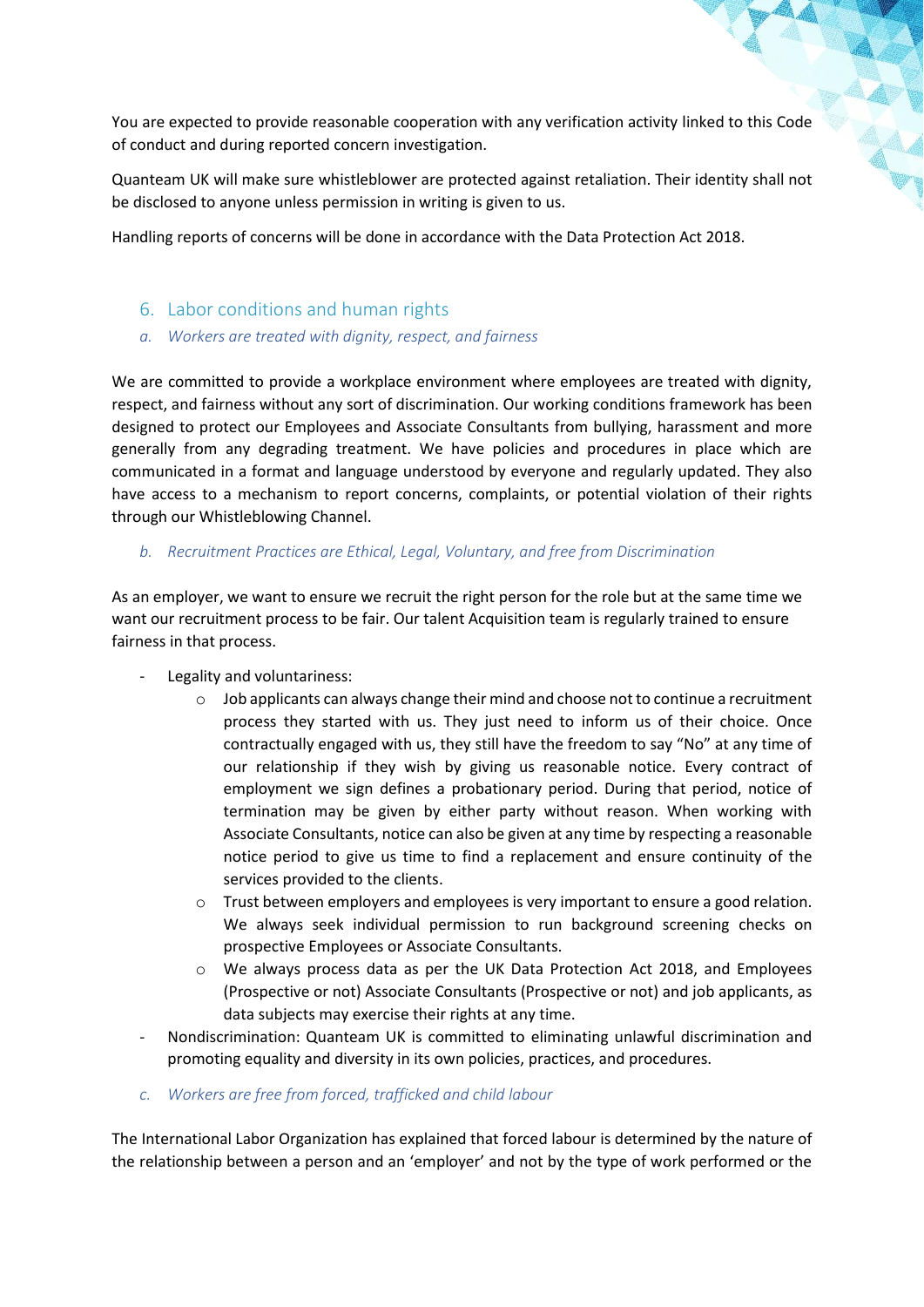legality of the work. In its guidance, "Indicators of Forced Labour" the ILO categorizes eleven indicators:



With the above indicators in mind, we are always improving our practices. We are committed to ensure fairness in the recruitment and onboarding processes. When a new employee chooses to work with us, a regular follow up is put in place at specific dates. We are meeting every new employee on a three months basis minimum and importantly we are available anytime our employee needs us for any reason. When the probationary period review meeting takes place, employees are required to fillin a questionnaire to evaluate if the work they do corresponds to what has been presented during the recruitment process, if they are happy with what they do and if any adjustments needs to be made. If any concern is raised, it will be addressed by the HR Team without any delay.

We consider that an employee who is fairly recruited, who has regular meetings with his employer who is awarded for its work and who is free to leave at any time helps us to mitigate the risk of forced labour.

Quanteam UK does not and will not engage in or support the use of child labour. If Quanteam UK wishes to employ young worker, it will use a robust system for age verification purpose and will make sure to clearly define the non-hazardous activities the worker can undertake.

Partners and Suppliers are expected to follow the same guideline.

*d. Freedom to Change Employment Is Respected*

Employees are free to end their work relationship with Quanteam UK and terminate their contract provided that they give reasonable notice in accordance with national laws and contract. When a work relationship ends, we do not retain any personal documentation or unnecessary information that could prevent Employees or Associate Consultants from leaving their job. We are also keen to provide reference to any future employers upon worker's request.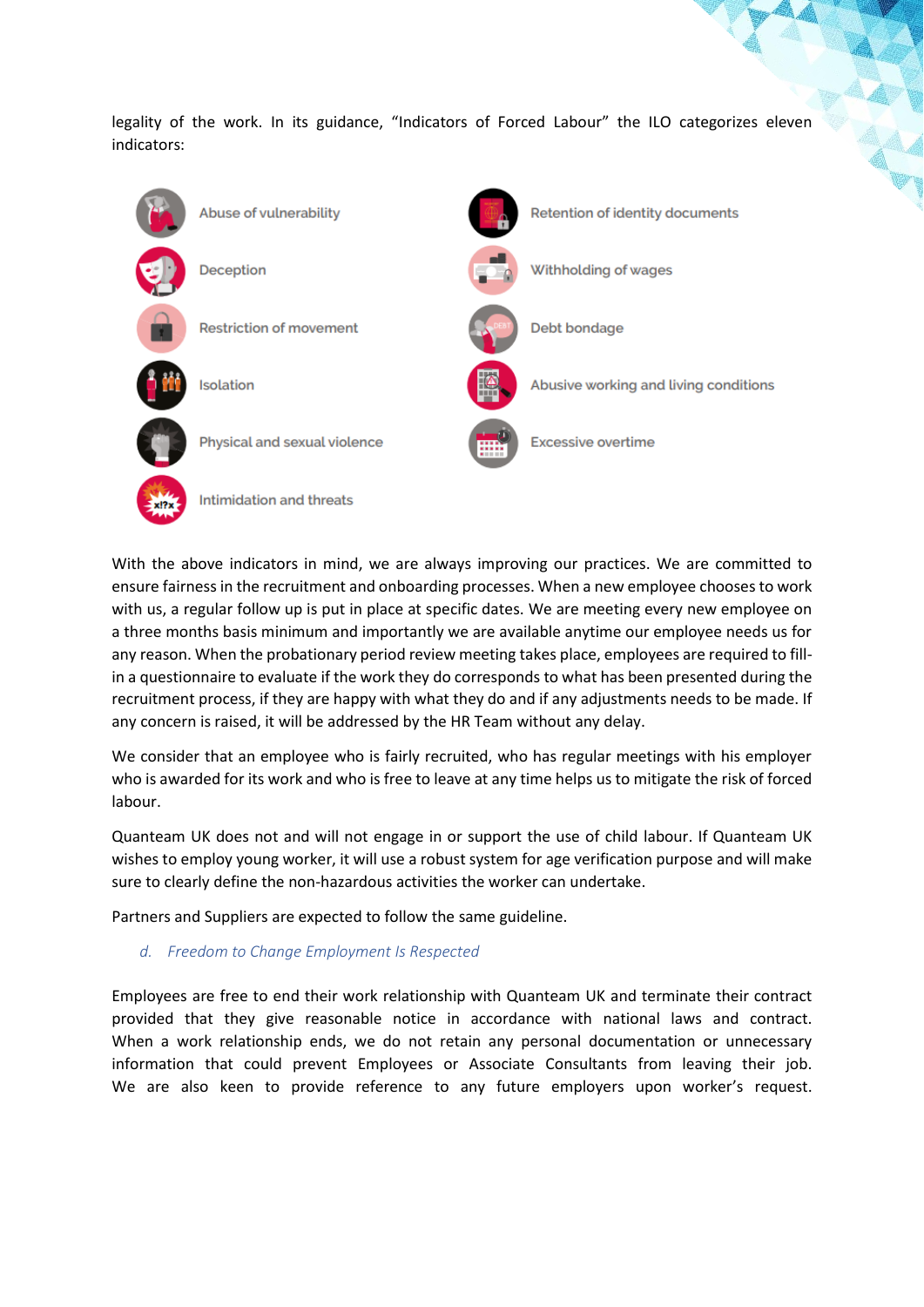#### *e. Freedom of association and collective bargaining*

As per the Human Right Act 1998 - Everyone has the right to freedom of peaceful assembly and to freedom of association with others, including the right to form and to join trade unions for the protection of his interests.

This right applies to every workplace whether a union has been recognized or not. Quanteam UK does not formally recognize a trade union or a collective representative body, however we recognize and respect the right of our employees to freely associate with any organizations which exists to further and defend their interests in the workplace.

Employees shall not be dismissed or otherwise prejudiced for reason of membership of such an employee organization or because of participation in that organization outside of working hours, or with consent of their line manager, within working hours. Quanteam UK will respect its nondiscriminatory principle with this regard.

Partners and Suppliers are expected to follow the same guideline for our Associate Consultants.

*f. Health and safety at the workplace*

We believe, providing a safe and healthy work environment is of fundamental importance. We are committed to provide and maintain a healthy and safe working environment for all staff.

We take all reasonable steps to provide safe and healthy working conditions and to ensure compliance with all relevant health and safety legislation. Each Employee and Associate Consultant is expected to contribute to the safety of the workplace by being alert and aware of the rules, policies and procedures and by reporting any unsafe condition. We also encourage our clients, Partners and Suppliers to do the same.

#### *g. Wages and Benefits agreements are respected*

Wages are in line with the industry practices as well as in compliance with relevant laws and regulations. Contracts of employment clearly define wages and benefits and include details about salary calculation, date of payment, authorized deductions and extra work.

Salaries are based on industry standards and Quanteam skills-based salary scale. This help us to ensure equal remuneration for equal work.

Payroll is always prepared in advance to ensure payment on 28<sup>th</sup> each month the latest. Payments are made by bank transfer and payslips automatically sent to the Employee. If any deduction has been made, it's clearly communicated to the Employee in advance.

Partners and Suppliers providing personnel to us, our standard terms of payment are 30 days from invoice date but we are always keen to find better arrangements if reasonably requested. Upon receipt of invoice, payment date is confirmed by email.

Partners and Suppliers are expected to follow the same guideline and ensure prompt payment to the Associate Consultants.

#### *h. Integrity in the workplace: Inclusion, Diversity and Non-discrimination*

Equality of opportunity and treatment is a fundamental principle. We are conscient that our principal asset is our workforce, which is composed of employees with a wide range of characteristics, visible